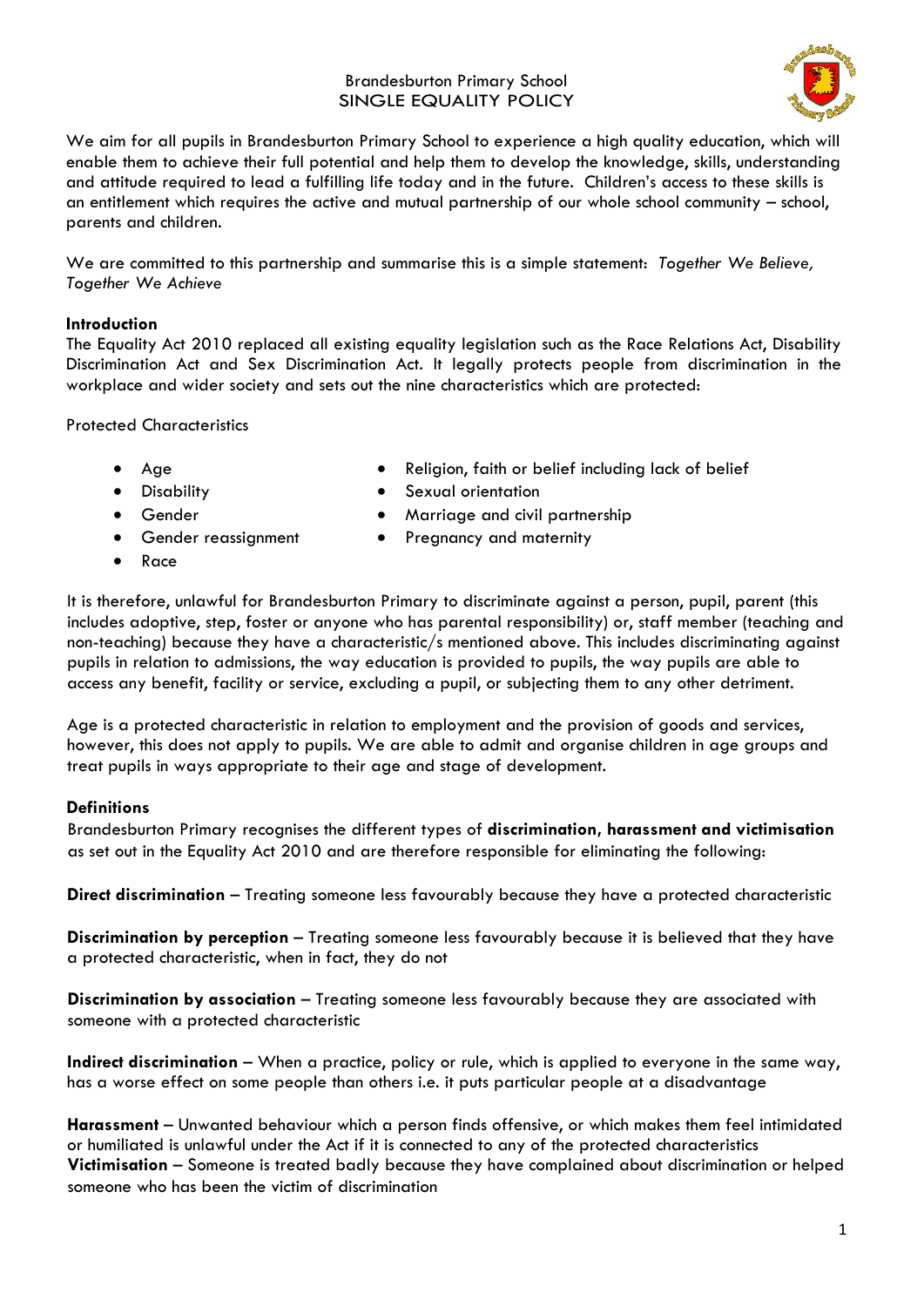## **Reasonable Adjustments**

**Disability** is defined as a physical or mental impairment that has a 'substantial' and 'long-term' negative effect on your ability to do normal daily activities.

Brandesburton Primary is aware of the need to make **reasonable adjustments** in order to remove barriers faced by people with disabilities. This may involve treating disabled pupils or staff more favourably and taking steps to avoid the substantial disadvantage to a disabled person caused by a provision, criterion or practice applied by or on behalf of the school, or by the absence of an auxiliary aid or service.

In the Equality Act 2010, there are three elements to the reasonable adjustments duty that relate to: Provisions, Criteria and Practices, Auxiliary Aids and Services, and also, Physical Features. The physical features element does not apply to schools in relation to disabled pupils; instead we have a duty to plan better access for disabled pupils generally in relation the physical environment of the school.

Brandesburton Primary will take positive steps to ensure that disabled pupils can fully participate in the education provided by the school, and that they can enjoy the other benefits, facilities and services that the school provides for pupils.

There are various factors to be taken into account when considering reasonable adjustments and these include such things as the resources of the school, the financial cost of making the adjustment, assessing the extent to which the adjustment would be effective in overcoming the disadvantage, the practicability of the adjustment, health and safety requirements, the need to maintain academic, musical, sporting and other standards, the effect of the disability on the individual and, the extent to which special educational provision will be provided to the disabled pupil under Part 3 of the Children and Families Act 2014.

There is a significant overlap between those pupils who are disabled and those who have Special Educational Needs (SEN). Many disabled pupils may receive support in school through the SEN framework and in some cases, the substantial disadvantage that they experience may be overcome by support received under the SEN framework and therefore, there will be no obligation for the school or local authority to make reasonable adjustments. However, in other cases, a disabled pupil may need reasonable adjustments to be made in addition to the special educational provision that they are receiving.

## **Accessibility Plan**

Brandesburton Primary aims to increase the accessibility of provision for all pupils, staff and visitors to the school and therefore, an **Accessibility Plan** has been developed to ensure that:

- The extent to which disabled pupils can participate in the curriculum is increased
- The physical environment of the school is improved to enable disabled pupils to take better advantage of education, benefits, facilities and the services provided
- The availability of accessible information to disabled pupils is improved.

The plan is also structured to support the school's Equality Objectives and has taken into consideration findings from an Accessibility Audit, carried out by members of staff. This Accessibility Audit will be undertaken on an annual basis and the Accessibility Plan will be reviewed at least every three years.

The Accessibility Plan can be found in **Appendix 1**.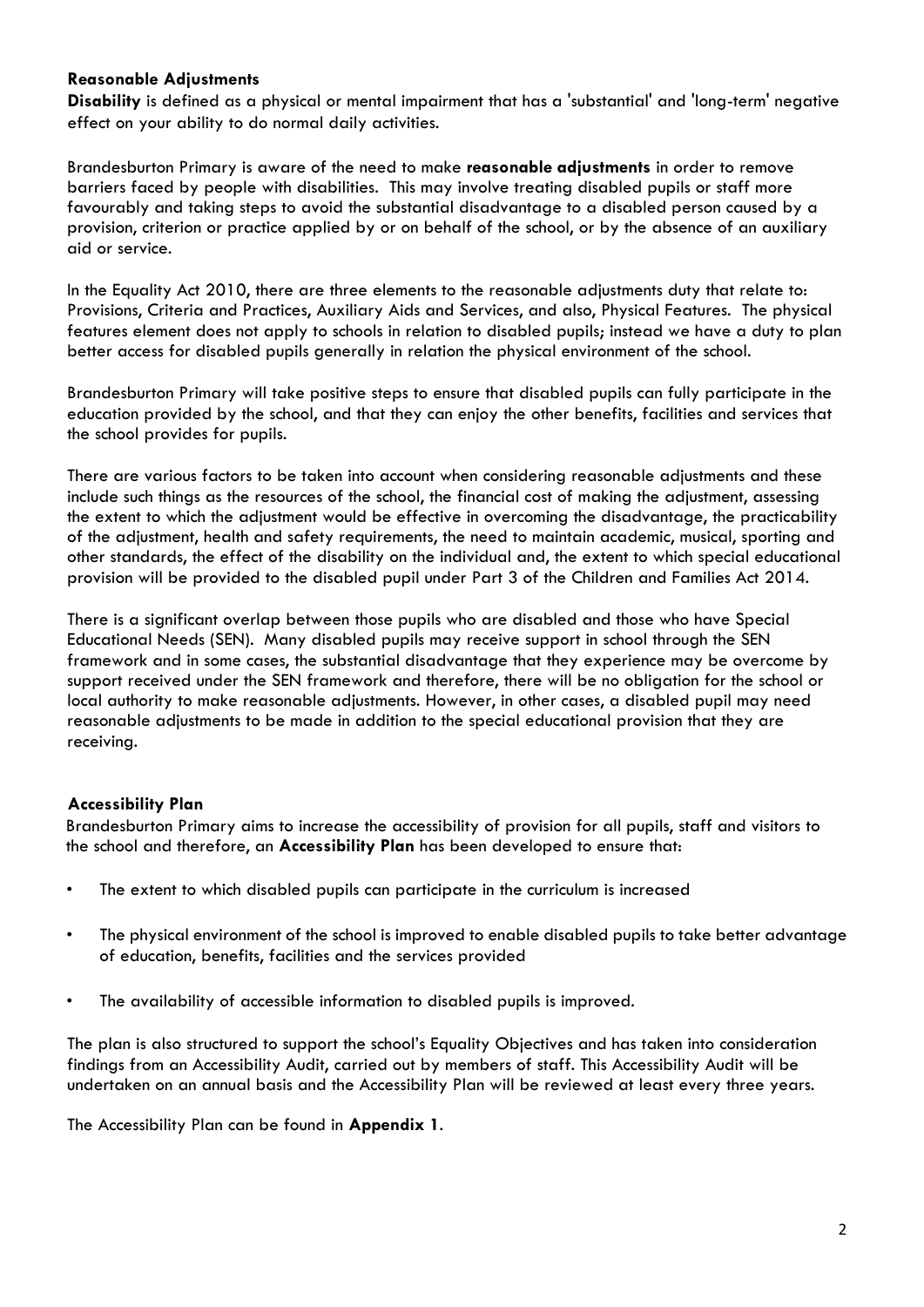# **The Public Sector Equality Duty**

Following the introduction of the Equality Act 2010, the Public Sector Equality Duty (PSED), came into force in April 2011. The PSED sets out the requirements for all public bodies when carrying out their day to day work and has two main parts:

# **The 'general' equality duty**

The general duty requires Brandesburton Primary to have 'due regard', or think about the need to:

- **Eliminate unlawful discrimination, harassment and victimisation and any other conduct prohibited by the Act**
- **Advance equality of opportunity between people who share a protected characteristic and people who do not share it**
- **Foster good relations across all characteristics between people who share a protected characteristic and people who do not share it**

## **All staff are responsible for having due regard for the three general equality aims.**

The Act explains that having due regard for advancing equality involves:

- Removing or minimising disadvantages suffered by people due to their protected characteristics.
- Taking steps to meet the needs of people from protected groups where these are different from the needs of other people.
- Encouraging people from protected groups to participate in public life or in other activities where their participation is disproportionately low.

Details of how Brandesburton Primary is working with due regard to the general equality duty aims are outlined in **Appendix 2**.

## **The 'specific duties'**

The 'specific duties' require Brandesburton Primary to do the following:

- Publish information annually to show compliance with the general equality duty.
- Prepare and publish one or more specific and measurable equality objectives at least once every four years and publish an update on progress towards these objectives annually.

#### **Equality Objectives 2020-2024**

As stated above, Brandesburton Primary is required to set specific and measurable equality objectives. The development of these objectives has taken into account pupil data, attainment levels, evidence of any equality issues across all of our functions, issues that may be affecting people with protected characteristics and also acknowledged the three aims of the 'general' equality duty. These objectives have been agreed with the Governing Body, of whom Mr P White is the Chair person. Our objectives are set out below:

|             | To constantly strive to remove any forms of indirect discrimination that may form barriers to learning and encourage pupils to challenge their own thinking |
|-------------|-------------------------------------------------------------------------------------------------------------------------------------------------------------|
| $\mathbf 2$ | To ensure attainment for pupils with SEN, without an EHC Plan remain at least in line with the national average at KS2 in all subjects                      |
|             | To ensure that all pupils have equal access to the full range of educational opportunities<br>provided by the school                                        |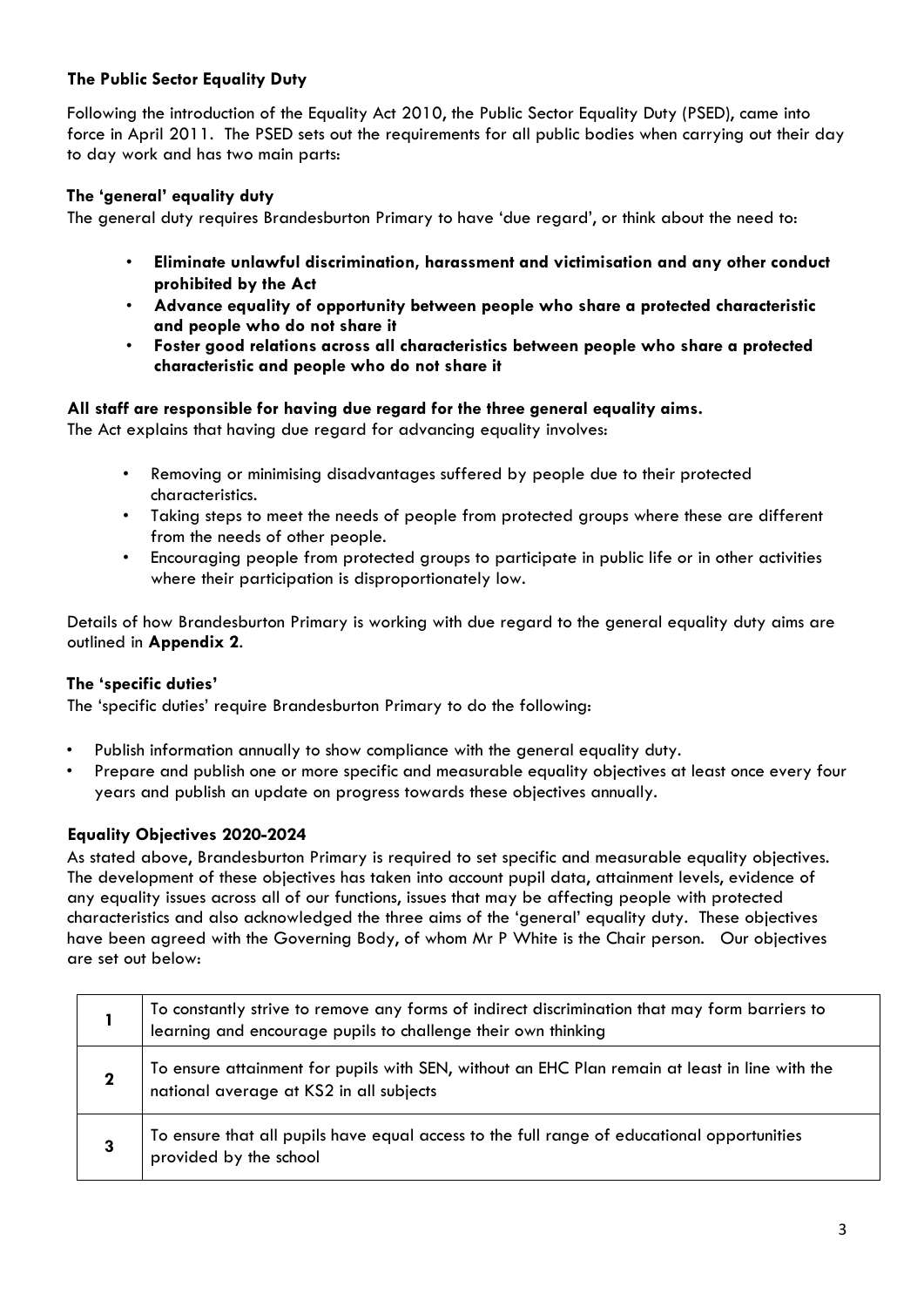Progress against these objectives will be reported on annually (please refer to **Appendix 2**).

## **Publishing Equality Information**

The specific duties aim to promote transparency in schools and to increase accountability to parents, carers and regulators. The publication of non-confidential equality-related data and information about Brandesburton Primary and its pupils will help parents to understand what we are doing to eliminate any potential discrimination, advance equality of opportunity and foster good relations. Published information will also be a resource for decision-makers within the school. Details of equality related information that we have published and the location of this data is outlined in the table below:

| Document/Data                                                                                                                                                          | Published or N/A | Where is it published?              |
|------------------------------------------------------------------------------------------------------------------------------------------------------------------------|------------------|-------------------------------------|
| <b>Equality Objectives</b>                                                                                                                                             | $\checkmark$     | <b>Equality Policy</b>              |
| Annual update towards the equality duty and<br>equality objectives                                                                                                     |                  | Equality Policy -<br>Appendix 2     |
| Accessibility Plan (including annual progress<br>update)                                                                                                               |                  | Equality Policy -<br>Appendix 1     |
| Non-confidential equality data regarding pupil<br>population at the school (gender, race, disabilities,<br>Free School Meals, Children Looked After,<br>language, SEN) | No               | (Available on request to<br>SBM)    |
| School performance data e.g. attainment,<br>absence/attendance                                                                                                         |                  | Website                             |
| Governing body minutes                                                                                                                                                 | No               | (Available from ERYC)               |
| Anti-bullying policy                                                                                                                                                   |                  | Website                             |
| School development plan                                                                                                                                                | No               | (Available by request<br>from H.T.) |
| <b>Equality training materials</b>                                                                                                                                     | No               | (Available by request<br>from H.T.) |
| Parent and pupil surveys                                                                                                                                               | No               | <b>Newsletters</b>                  |
| Non-confidential equality data regarding staff (if<br>employ more than 150 people)                                                                                     | N/A              |                                     |

## **School Responsibilities**

The Governing Body of Brandesburton Primary School is responsible for ensuring compliance with the Equality Duty and Specific Duties as stated above. The lead Governor for this is Mrs E Lee.

The Head Teacher is responsible for:

- Providing accurate and appropriate information to the Governing Body to enable them to publish and demonstrate compliance with the Public Sector Equality Duty
- Making sure that steps are taken to address the school's stated Equality Objectives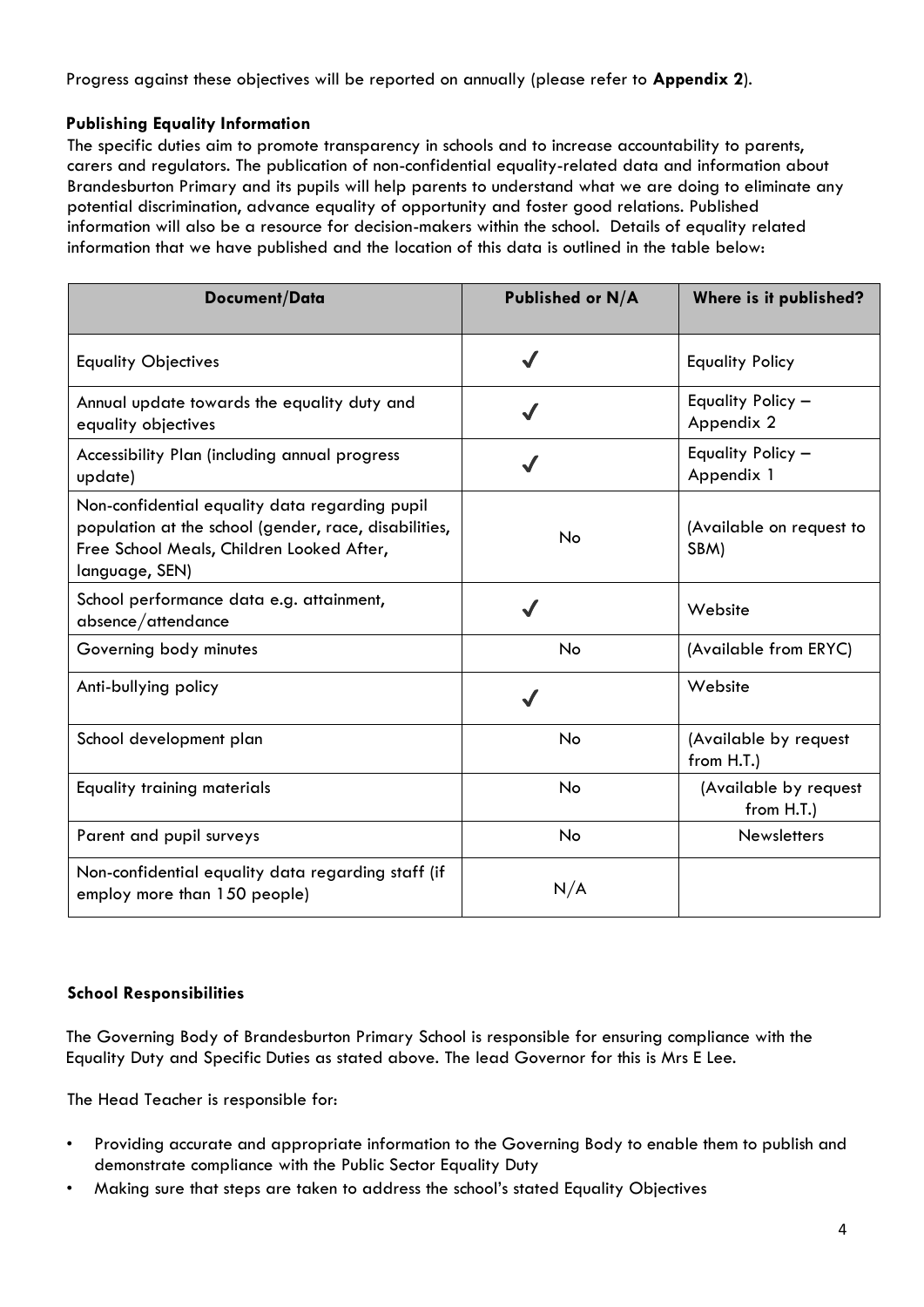- Ensuring that equality and accessibility plans are readily available and that the Governors, staff, pupils, parents and guardians know about them
- Providing regular information for staff and Governors about progress against the stated Equality Objectives and accessibility plan
- Making sure that all staff understand their responsibilities under the Public Sector Equality Duty and receive training and support to carry these out
- Ensuring that all policies and strategies when being developed, implemented and reviewed do not create inequality and have a positive impact by reducing and removing inequalities and barriers that may already exist Taking appropriate action in cases of discrimination, harassment and victimisation

#### **All staff are responsible for promoting equality in the workplace, adhering to the regulations of the Equality Act 2010 and following the Brandesburton Primary Equality Policy.**

All staff are responsible for:

- Eliminating discrimination and other conduct that is prohibited by the Act
- Advancing equality of opportunity between people who share a protected characteristic and people who do not share it
- Fostering good relations across all characteristics between people who share a protected characteristic and people who do not share it
- Knowing how to deal with incidents of concern, and how to identify and challenge bias/stereotyping
- Knowing the procedures for reporting incidents of racism, harassment or other forms of discrimination

Visitors and contactors are responsible for following the Equality Policy.

## **Public Sector Duty**

#### **Information**

This Policy shows the information which is relevant to the three aims of the Equality Act as required by the Public Sector Duty.

#### **Engagement and Consultation**

The following people were engaged and consulted upon in the development of the Equality Objectives

**Governors** Teaching staff Non-teaching staff School Council Parents/carers

#### **References**

*Department of Education, Equality Act 2010, Advice for School Leaders, School Staff, Governing Bodies and Local Authorities, September 2012* 

*Equality & Human Rights Commission, Public Sector Equality Duty Guidance for Schools in England, 2014* 

*Equality & Human Rights Commission, Reasonable Adjustments for Disabled Pupils Guidance for Schools in England, 2015* 

*GEO, Equality Act 2010: Specific Duties to Support the Equality Duty. What do I need to know? A Quick Start Guide for Public Sector Organisations, 2011, p6*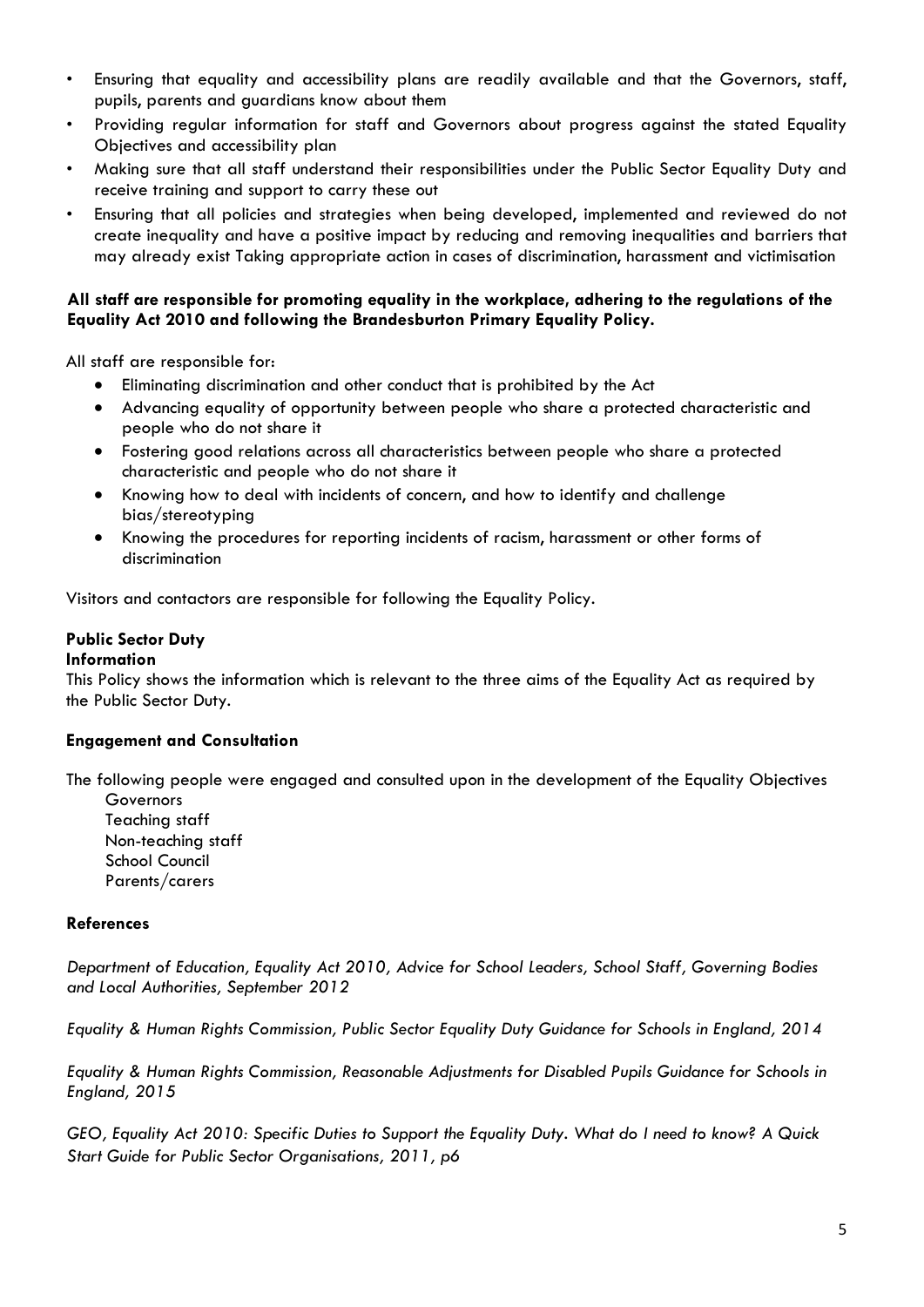## **Progress against the Equality Objectives**

The other 'specific' duty is to develop and publish measurable equality objectives that are needed to further the three aims of the 'general' equality duty and to publish an update on progress towards these on an annual basis. The table below provides an update on Brandesburton Primary's equality objectives for 2021/2022

| <b>Equality Objective</b>                                                                                                                         | Progress in the last school this year |
|---------------------------------------------------------------------------------------------------------------------------------------------------|---------------------------------------|
| To constantly strive to remove<br>any forms of indirect<br>discrimination that may form<br>barriers to learning                                   |                                       |
| To ensure attainment for pupils<br>with SEN without an EHC<br>Plan remain at least in line with<br>the national average at KS2 in all<br>subjects |                                       |
| To ensure that all pupils have<br>equal access to the full range of<br>educational opportunities<br>provided by the school                        |                                       |

Reviewed Nov 2021 To be reviewed Nov 2022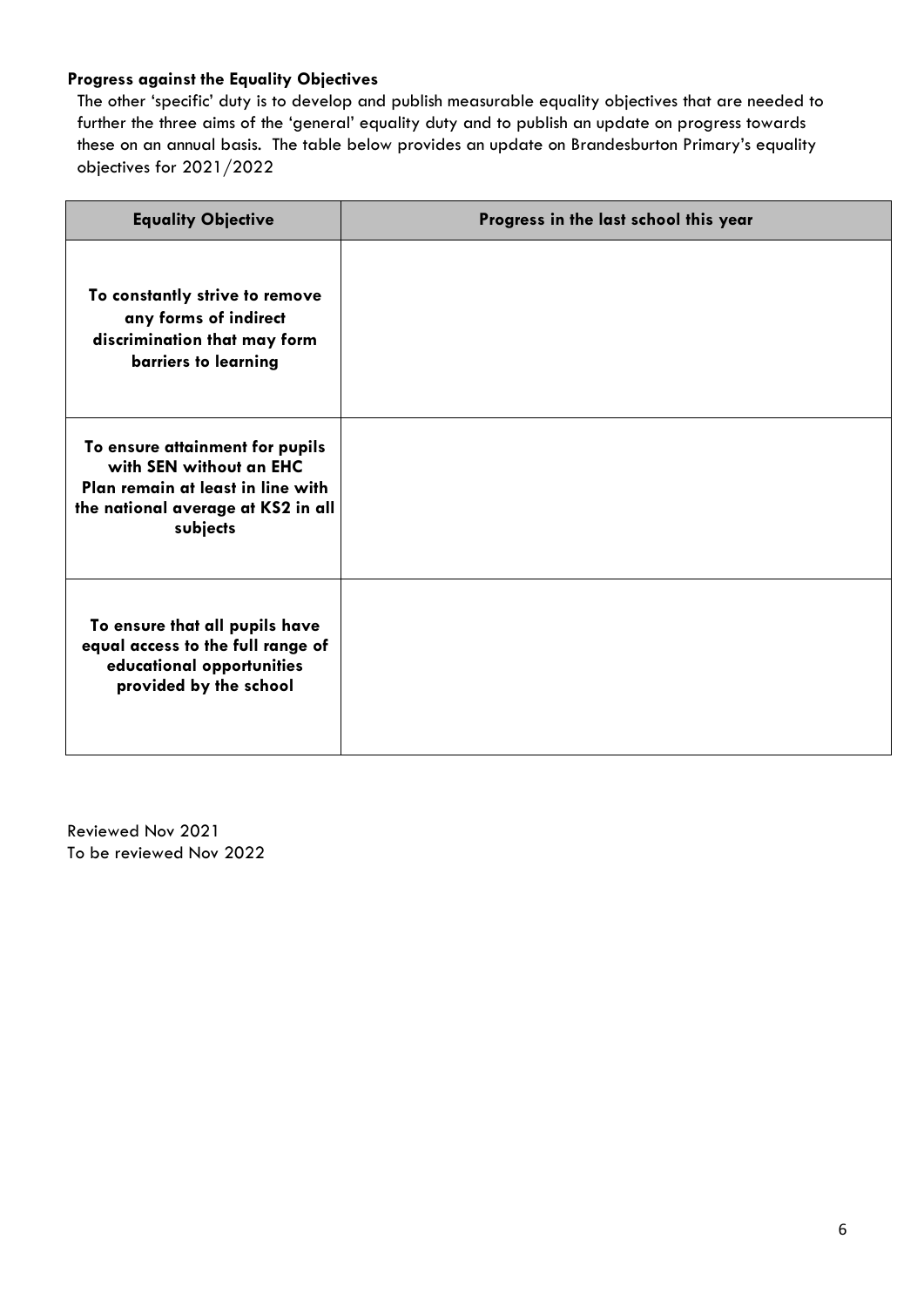## **Appendix 1: Brandesburton Primary Accessibility Plan 2021**

In our school everybody should work constantly to develop a purposeful and quality environment, well ordered for work and free from unnecessary interruption and intimidation. We believe this environment is necessary to create a broad and balanced curriculum where everybody has opportunities to achieve their own personal best. We believe our school aims will develop us; spiritually, morally, socially and culturally and thus prepare us for the next challenges and opportunities in our lives.

Brandesburton Primary School is committed to providing an accessible environment which values and includes all pupils, staff, parents and visitors, regardless of their education, physical, sensory, social, spiritual, emotional and cultural needs. We are committed to challenging negative attitudes about disability and accessibility and to developing a culture of awareness, tolerance and inclusion. We plan, over time, to ensure the accessibility of provision for all pupils, staff and visitors to the school and an Accessibility Plan will be drawn up to address this.

An Accessibility Plan has been drawn up in line with current legislation and requirements as specified in Schedule 10 (relating to Disability) of the Equality Act 2010. The Accessibility Plan has been developed to cover the three year period until January 2022 and is based on the findings of the recently completed Accessibility Audit – carried out by Mrs K Platten.

The Accessibility Audit will be completed by the school every year in order to inform the development or revision of the Accessibility Plan and School Governors are accountable for ensuring the implementation, review and reporting of progress of the Accessibility Plan on an annual basis.

It may not be feasible to undertake all of the works during the life of this Accessibility Plan and therefore some items will roll forward into subsequent plans.

#### **The plan shows the ways in which Brandesburton Primary intends, over time, to achieve the following three aims:**

- *Improve access to the physical environment of the school, adding specialist facilities as necessary. This covers reasonable adjustments to the physical environment of the school and physical aids to access education.*
- *Increase access to the curriculum for pupils with a disability, expanding and making reasonable adjustments to the curriculum as necessary to ensure that pupils with a disability are as, equally, prepared for life as are other pupils. This covers teaching and learning and the wider curriculum of the school such as participation in after-school clubs, leisure and cultural activities or school visits. It also covers the provision of specialist aids and equipment, which may assist these pupils in accessing the curriculum.*
- *Improve and make reasonable adjustments to the delivery of written information to pupils, staff, parents and visitors with disabilities. e.g. handouts, timetables, textbooks and information about the school and school events. The information should be made available in various preferred formats within a reasonable time frame.*

**The Accessibility Plan is structured to complement and support the school's Equality Objectives, and will similarly be published on the school website. It should be read in conjunction with the following school policies, strategies and documents: Behaviour Management Policy, Curriculum Policies, Critical Incident Plan, Health & Safety Policy, School Improvement Plan and Special Educational Needs Policy.**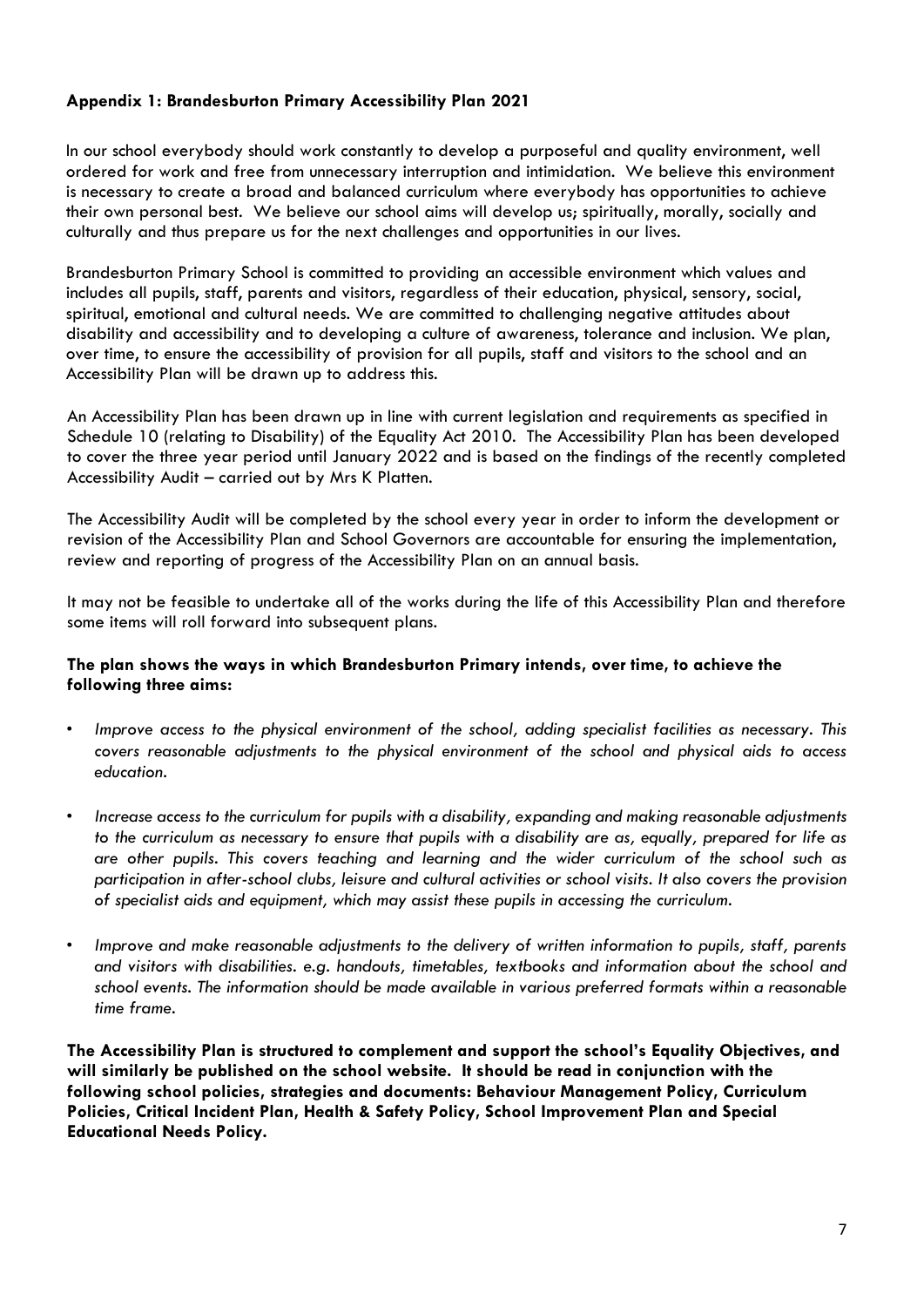# **Accessibility Plan 2019-2022**

 $\mathcal{L}^{\text{max}}$ 

| Accessibility Plan 2019-2022                                                                                |                                                                                                                                                                                                                                                                                                                                                              |                  |                           |                                                        |                            |  |
|-------------------------------------------------------------------------------------------------------------|--------------------------------------------------------------------------------------------------------------------------------------------------------------------------------------------------------------------------------------------------------------------------------------------------------------------------------------------------------------|------------------|---------------------------|--------------------------------------------------------|----------------------------|--|
| Aim 1 - Increase the extent to which disabled pupils can participate in the curriculum                      |                                                                                                                                                                                                                                                                                                                                                              |                  |                           |                                                        |                            |  |
| <b>Outcome</b>                                                                                              | <b>Action</b>                                                                                                                                                                                                                                                                                                                                                | <b>Timescale</b> | <b>Responsible person</b> | <b>Resource implication</b><br>costs/source of funding | <b>Progress/evaluation</b> |  |
|                                                                                                             | Review all statutory policies to ensure that<br>they reflect inclusive practice and<br>procedure.                                                                                                                                                                                                                                                            | Ongoing          | JL/KP/PW/LL               | N/A                                                    |                            |  |
| <b>Children and</b><br>adults<br>More disabled<br>pupils play a full<br>part in curriculum<br>opportunities | Monitor teaching and learning to ensure all<br>children are being offered:<br>A differentiated curriculum<br>$\bullet$<br>A range of support including that from<br>trained teaching assistants<br>Multimedia and ICT opportunities that<br>support most curriculum areas<br>Specific equipment sourced from<br>Occupational Therapy (where<br>appropriate). | Ongoing          | SLT/SENCO<br>PW/LL        | <b>PPG School</b><br>Budget                            | See review document        |  |
|                                                                                                             | Promote the involvement of disabled<br>students in all aspects of the curriculum<br>through the use of equipment and or staff.<br>Raise awareness of disabilities through<br>teaching and learning by creating positive<br>images of disability within the school.                                                                                           | Ongoing          | All Staff                 | <b>PPG School</b><br>Budget                            |                            |  |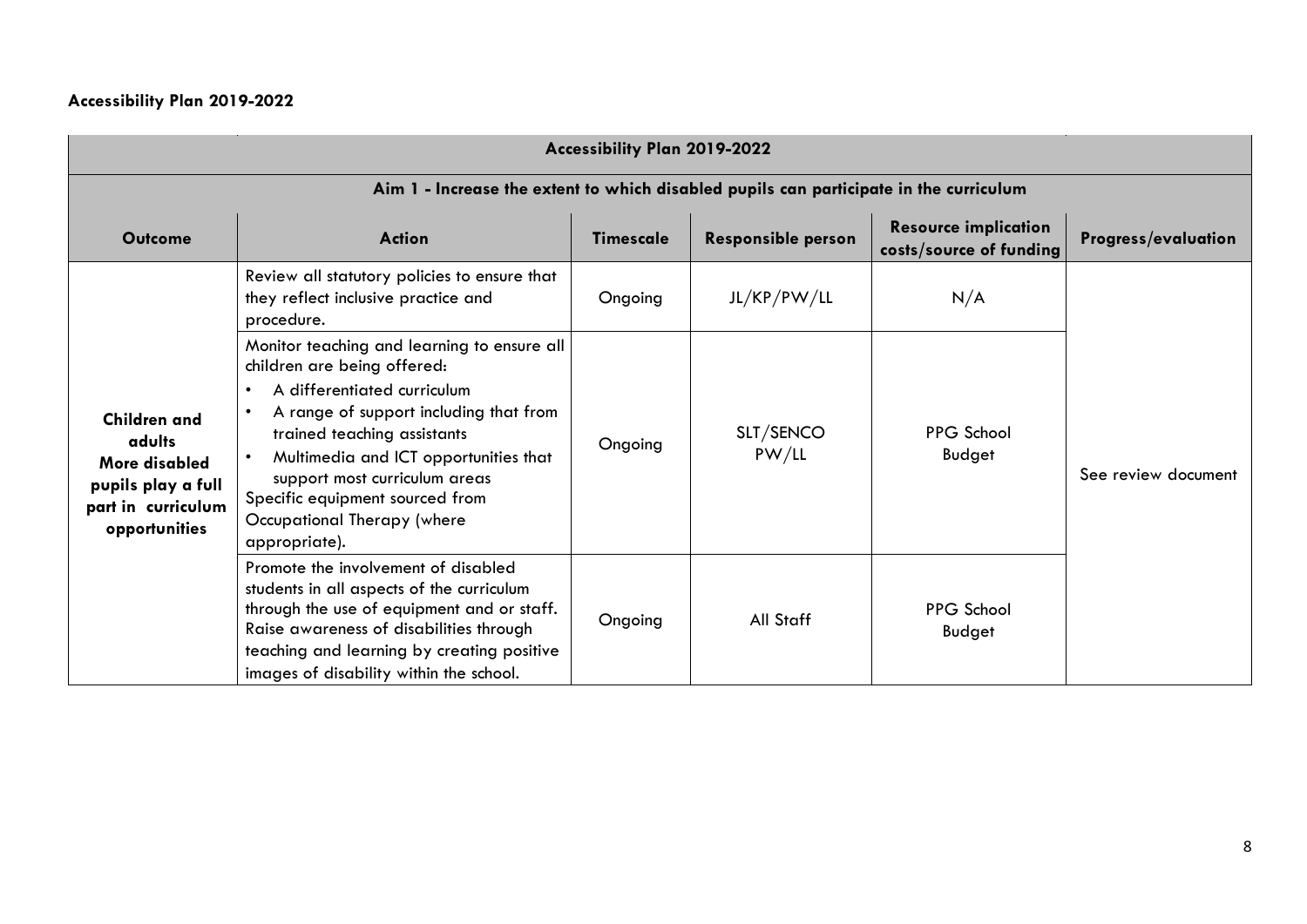| <b>Ensure all pupils</b><br>with a disability<br>have appropriate<br>modifications to<br>facilitate access<br>to end of Key<br><b>Stage SATs.</b> | In accordance with STA,<br>modifications may include<br>requests for readers, additional<br>time, amanuenses etc. | Head, SLT,<br>SENDC <sub>o</sub> , Y6<br>teacher and<br>support staff |                   | Improved access to end of Key Stage<br>SATs. Records of relevant evidence<br>kept to assist in request applications.                                                                                                                | Head/SENDco/SLT<br>/Y6 teacher |
|---------------------------------------------------------------------------------------------------------------------------------------------------|-------------------------------------------------------------------------------------------------------------------|-----------------------------------------------------------------------|-------------------|-------------------------------------------------------------------------------------------------------------------------------------------------------------------------------------------------------------------------------------|--------------------------------|
| <b>Ensure</b><br>residential/off<br>site visits are<br>planned to<br>accommodate the<br>needs of<br>disabled pupils                               | Site visits, meetings with<br>relevant staff at planned<br>residential centre, liaison with<br>travel company.    | Head<br>Teacher/Visit<br>leader                                       | As need<br>arises | Improved access to residential and off-<br>site activities for disabled pupils. EV1<br>forms held in file for evidence.<br>Residential in October 2019. 1 x<br>pupil with EHC plan attended the<br>school residential October 2019. | Head teacher<br>EV1 file       |
|                                                                                                                                                   |                                                                                                                   |                                                                       |                   |                                                                                                                                                                                                                                     |                                |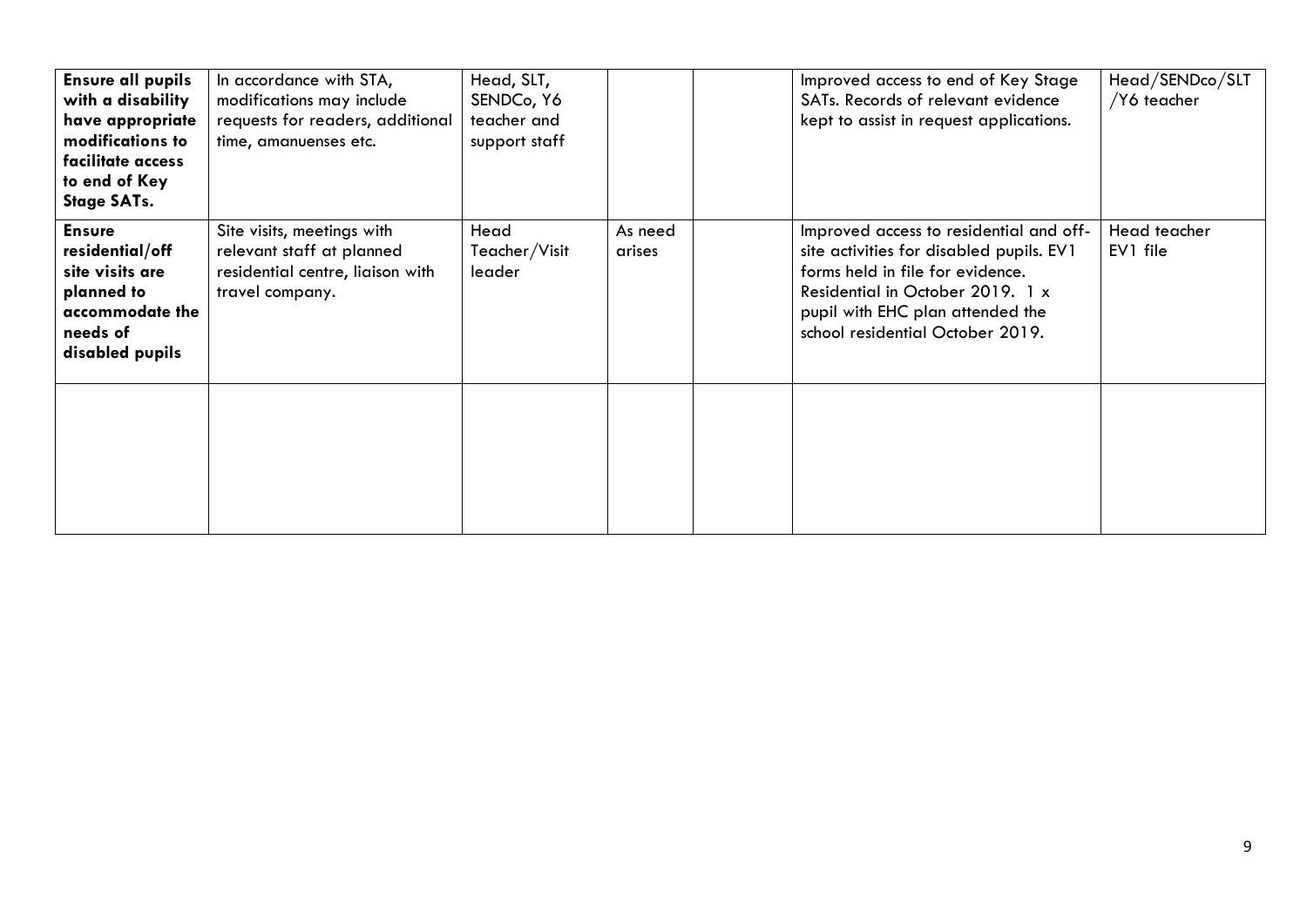| Aim 2 - Improve the availability of accessible information to disabled pupils |                                                                                                                                                                                                    |                                       |                       |                                                              |                            |
|-------------------------------------------------------------------------------|----------------------------------------------------------------------------------------------------------------------------------------------------------------------------------------------------|---------------------------------------|-----------------------|--------------------------------------------------------------|----------------------------|
| <b>Outcome</b>                                                                | <b>Action</b>                                                                                                                                                                                      | <b>Timescale</b>                      | Responsible<br>person | <b>Resource</b><br>implication<br>costs/source of<br>funding | <b>Progress/evaluation</b> |
| Improve<br>and adapt<br>the physical<br>environment                           | Take into account the needs of pupils, staff and<br>visitors with physical and sensory difficulties when<br>planning and undertaking future improvements and<br>refurbishments of the school site. | Ongoing                               | JL/KP/MF              | School budget<br><b>Buildings</b><br>budget                  | See review document        |
| to ensure<br>access for<br>all                                                | To work with parents, pupils and external agencies<br>to identify training needs and establish protocols<br>where necessary.                                                                       | Ongoing, to be<br>constantly reviewed | JL/KP                 | School/training<br>budget                                    |                            |
|                                                                               |                                                                                                                                                                                                    |                                       |                       |                                                              |                            |
|                                                                               |                                                                                                                                                                                                    |                                       |                       |                                                              |                            |
|                                                                               |                                                                                                                                                                                                    |                                       |                       |                                                              |                            |
|                                                                               |                                                                                                                                                                                                    |                                       |                       |                                                              |                            |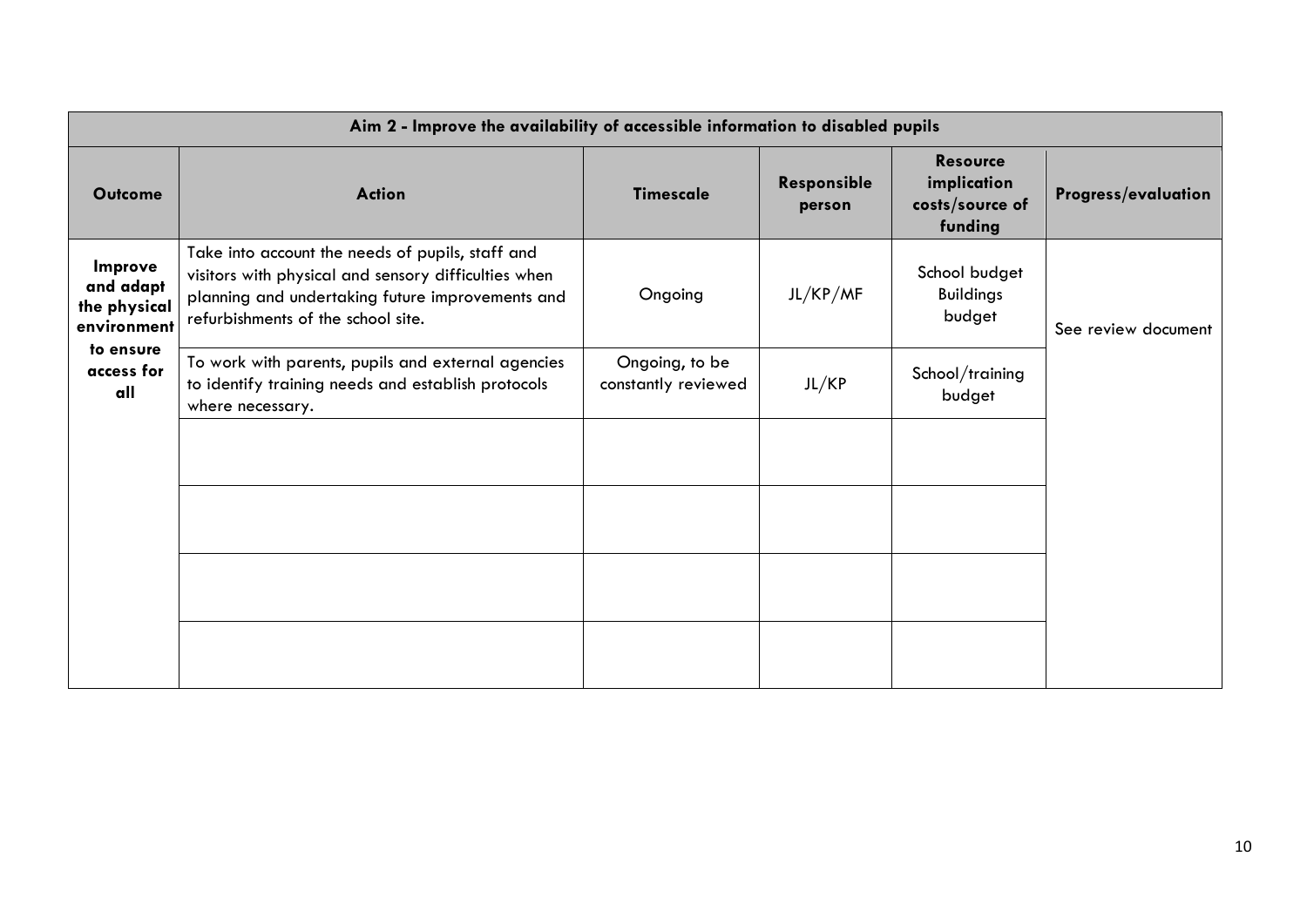| Aim 3 - Improve the physical environment of schools to enable disabled pupils to take better advantage of education, benefits, facilities and services<br>provided |                                                                                                                                                                       |                                      |                       |                                                                                                                                                            |                            |  |
|--------------------------------------------------------------------------------------------------------------------------------------------------------------------|-----------------------------------------------------------------------------------------------------------------------------------------------------------------------|--------------------------------------|-----------------------|------------------------------------------------------------------------------------------------------------------------------------------------------------|----------------------------|--|
| <b>Outcome</b>                                                                                                                                                     | <b>Action</b>                                                                                                                                                         | <b>Timescale</b>                     | Responsible<br>person | Resource implication costs/source of<br>funding                                                                                                            | <b>Progress/evaluation</b> |  |
|                                                                                                                                                                    | Availability of written material in alternative<br>formats when specifically requested.                                                                               | Ongoing                              | JL/KJ                 | School budget                                                                                                                                              |                            |  |
| Improve ways<br>of<br>communication                                                                                                                                | Make available school newsletters and other<br>information for parents, in alternative formats<br>when specifically requested.                                        | Ongoing                              | JL/KT                 | School budget                                                                                                                                              |                            |  |
| with<br>all                                                                                                                                                        | Review documentation with a view of ensuring<br>accessibility for pupils with visual impairment.                                                                      | Termly<br>meetings                   | <b>KP</b>             | School Budget PPG (where<br>appropriate)                                                                                                                   | See review document        |  |
|                                                                                                                                                                    | Raise the awareness of adults working at and<br>for the school on the importance of good<br>communication systems.                                                    | Ongoing                              | JL/KP                 | N/A                                                                                                                                                        |                            |  |
| Take account of<br>disabled<br>people's needs<br>when<br>disseminating                                                                                             | Identify information.<br>Identify providers of 'translation' services if<br>deemed necessary.<br>Information about the school available in large<br>print on request. | Head<br>Teacher $/$<br><b>SENDCo</b> | As required.          | Register of use and satisfaction survey.<br>School newsletter available via email.<br>School now operating a text message<br>service to relay information. | Head<br>teacher/SENDco     |  |
| information.                                                                                                                                                       | Questionnaire issued on request                                                                                                                                       |                                      | As required.          | Log of questionnaires requested.<br>Feedback from questionnaires returned.<br>Where practicable, needs are met.                                            |                            |  |
| All members of<br>the community<br>who wish to use<br>the facilities will<br>be issued with<br>a questionnaire<br>to assess needs.                                 | Identify information. Questionnaire issued to<br>assess needs.                                                                                                        | Head<br>Teacher                      | As required           | All members of the school community<br>access the facilities with ease.                                                                                    | Head teacher,<br>SENDCo.   |  |